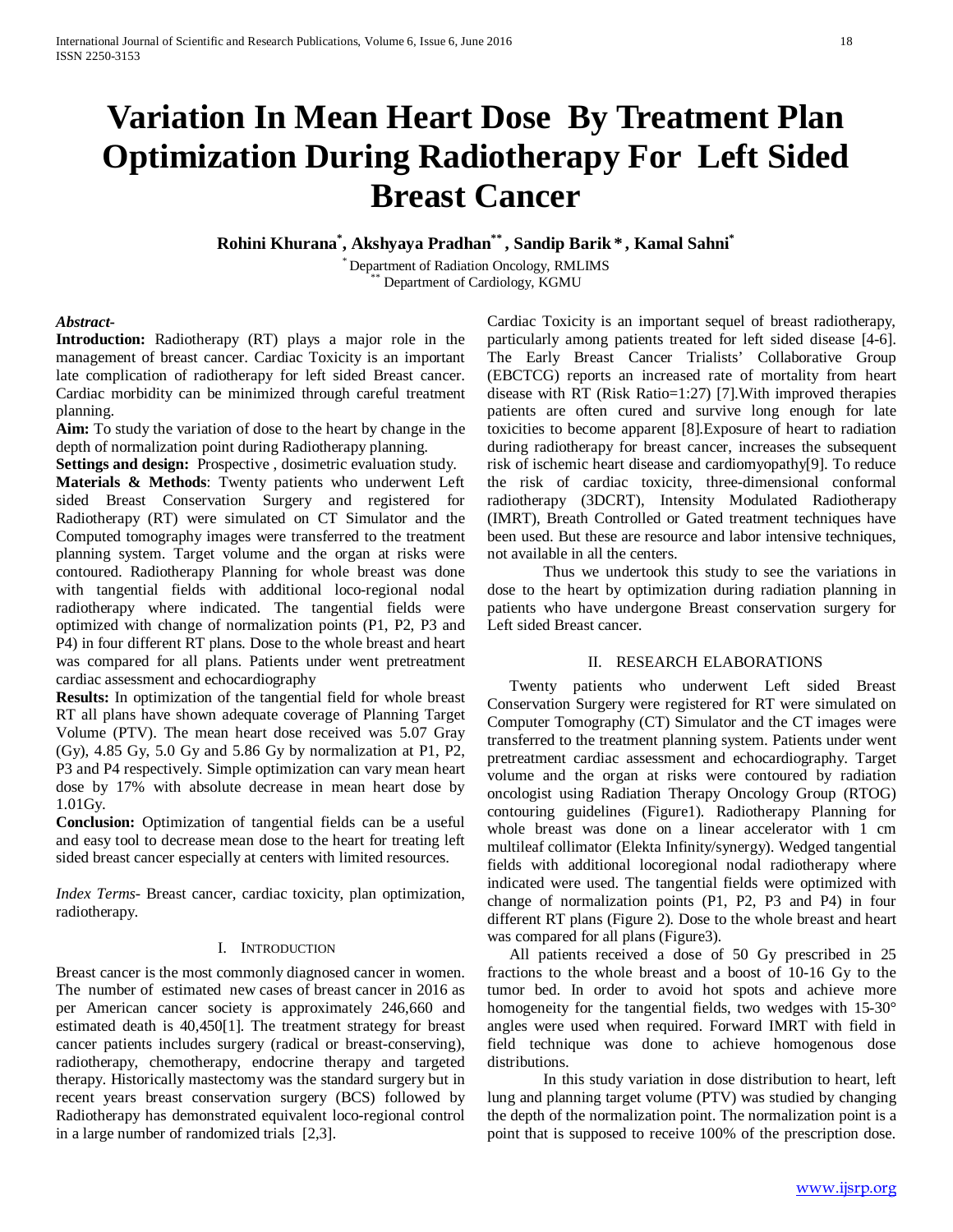The Treatment planning system (TPS) alters the amount of radiation until this point receives the prescribed dose. The normalization point is positioned in four various locations. The locations of the four points were as follows:

P1: Below the skin surface.

- P2:Isocenter
- P3: Middle of isocenter and chest wall.
- P4: Border between the lung and chest wall.

The dose distributions with these points were compared. The dose distribution and Dose Volume Histogram (DVH) was calculated for PTV, mean lung (D mean lung ), V20 of lung (V20 is the percentage of lung volume that has received a dose of 20 Gy or more ) and mean dose to heart for each of the four plans. In this study for data analyses, SPSS statistical software, version 20 was used.

### III. FINDINGS

The average PTV dose received by optimization at P1, P2, P3&P4 was 49.46 Gy, 49.61Gy, 49.11Gy & 52.01Gy respectively. As depicted in table 1 Points P1, P2 and P3 have almost similar mean dose to PTV, which is acceptable as per International Commission for Radiological Units (ICRU 62).

The average of mean heart dose received by all patients was 5.07 Gy in P1, 4.85 Gy in P2, and 5.0 Gy in P3and 5.86 Gy in P4 (Table 2). The variation in mean heart dose between these points was 17% with 1.01 Gy absolute decrease in mean heart dose by simple method of optimization. The same fact is illustrated for lung dose. The mean lung dose was 10.17 Gy to P1, 9.97 Gy to P2, 10.62 Gy to P3 and 10.63 Gy to P4 respectively.WhileV20 for P1 was 18.93%, P2 18.63%, P3 19.84% and P4 19.60 %.( Table 3). The mean lung dose and the V20 lung have both decreased at P2 by 6.20% and 1.21%

#### IV. DISCUSSION

Following BCS in early stage breast cancer, for all risk groups RT halves the rate of local recurrence and decreases breast cancer mortality by one sixth. For every four women prevented to have local recurrence, one woman is saved 4:1 ratio [3].The mean heart and left anterior descending coronary artery doses are greatest when left breast is treated ,causing an increased risk of cardiac mortality when compared to right breast [10].

To decrease risk of cardiac toxicity, three-dimensional conformal radiotherapy (3DCRT), Intensity Modulated Radiotherapy (IMRT), Breath Controlled or Gated treatment techniques have been used. Several studies have demonstrated that IMRT planning provides better homogeneity and improved dose coverage to target volume with reduced dose in cardiac, lung and contralateral breast than 3DCRT [11,12]. Previous use of cardio toxic chemotherapy, and targeted therapy further add to cardiac morbidity [13].Organ movements secondary to respiratory motion are one of the main concerns during RT.IGRT is especially helpful to manage inter and intra fraction motion thereby protecting normal tissues. Breath hold strategies like Deep Inspiratory Breath Hold (DIBH) have shown greatest promise in reducing heart doses. DIBH can reduce the projected increased risk of heart disease by 13.6% and reduce projected percentage increase in the rate of major coronary events by 25% [14].

Exposure to Radiotherapy for breast cancer increase the rate of major coronary events linearly with mean dose received by heart, i.e. 7.4% per Gray with no apparent threshold [9]. The increased risk of cardiac mortality and morbidity due to radiation exposure is reported to be dose dependent [9, 15] .It is estimated that there is a 4% increase in the risk of heart disease for each 1 Gy increase in mean heart dose [15]. Hence the mean dose to the heart has to be given priority during radiotherapy planning. Even subtle decrease in the mean dose to the heart can decrease major coronary events, thereby transforming into long term gain for patients. If it is important for the physician to reduce the dose received by the lung and heart, optimization of plan by normalizing at various points is suggested since in this method average received dose to heart and lung have been reduced in comparison to other methods. In optimization of tangential field all methods cover PTV. Thus selection of normalization point in radiotherapy planning, which is done regularly in day to day practice should be done carefully to minimize mean heart dose without compromising target volume.

### V. CONCLUSION

Optimization of tangential fields by normalization at suitable point in the target volume can be a useful tool for decreasing mean heart dose during breast radiotherapy especially at recourse constrained centers.

#### **REFERENCES**

- [1] Siegel R, MillerKD,Jemal A. Cancer Statistics, 2016. CA Cancer J Clin 2016;66:7-30
- [2] Fisher B, Jeong JH, Anderson S, Bryant J, Fisher ER, Wolmark N. Twenty-five-year follow-up of a randomized trial comparing radical mastectomy, total mastectomy, and total mastectomy followed by irradiation. N Engl J Med. 2002;347:567–75.
- [3] Early Breast Cancer Trialists' Collaborative Group( EBCTCG). Effect of radiotherapy after breast conservation surgery on 10 year recurrence and 15 year breast cancer death: meta-analysis of individual patient data for 10.801 women in 17 randomised trials.Lancet 2011;378:771-84
- [4] Hooning MJ, Botma A, Aleman BM, et al. Long-term risk of cardiovascular disease in 10 yearsurvivors of breast cancer. J Natl Cancer Inst 2007;99:365–375.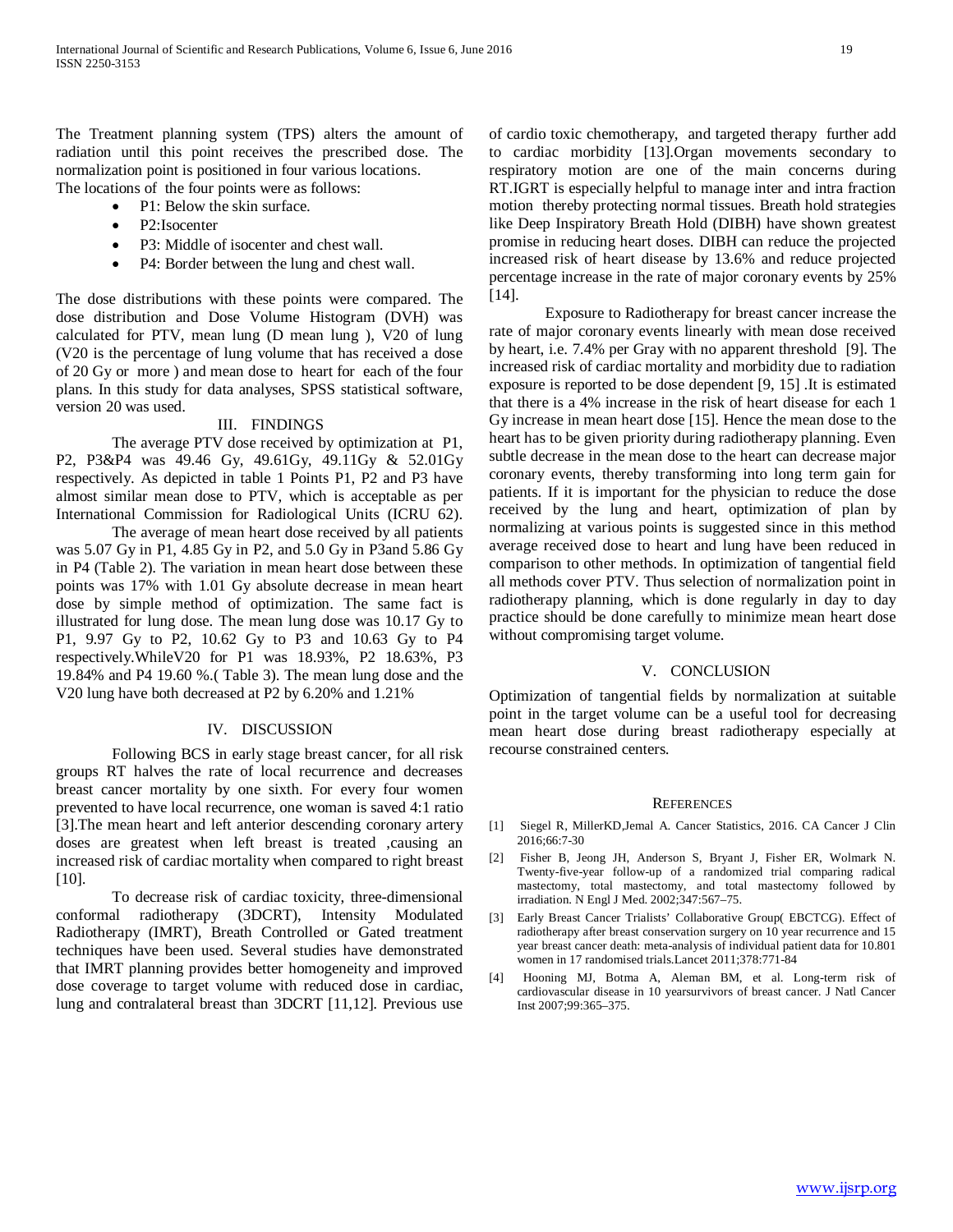- [5] Harris EE, Correa C, Hwang WT, et al. Late cardiac mortality and morbidity in early-stage breastcancer patients after breast-conservation treatment. J ClinOncol 2006;24:4100–4106.
- Jagsi R, Griffith KA, Koelling T, et al. Rates of myocardial infarction and coronary artery diseaseand risk factors in patients treated with radiation therapy for early-stage breast cancer. Cancer2007;109:650–657.
- [7] Clarke M, Collins R, Darby S, et al. Effects of radiotherapy and of differences in the extent of surgery for early breast cancer on local recurrence and 15-year survival: an overview of randomised trials. Lancet. 2005;366:2087-2106.
- [8] Mary Feng, Jean M. Moran, Todd Koelling, AamerChughtai, June L. Chan, Laura Freedman ,et al. Development and validation of a heart atlas to study cardiac exposure to radiation following treatment for breast cancer. Int J RadiatOncolBiol Phys. 2011 January 1; 79(1): 10–18.
- [9] Sarah C. Darby, Marianne Ewertz, Paul McGale, Anna M. Bennet, Ulla Blom-Goldman, DortheBrønnum ,et al . Risk of Ischemic Heart Disease in Women after Radiotherapy for Breast Cancer. N Engl J Med 2013;368:987- 98.
- [10] Darby SC, McGale P, Taylor CW, Peto R. Long-termmortality from heart disease and lung cancer afterradiotherapy for early breast cancer: prospective cohortstudy of about 300,000 women in US SEER cancerregistries. Lancet Oncol2005; 6: 557–65.
- [11] Hurksman CW,ChoBC,DamenE,etal.Reduction of cardiac and lung complication probabilities after breast irradiation using conformal radiotherapy with or without intensity modulation.Radiother Oncol.2002;62:163-71
- [12] Kruger EA ,FraassBA,PierceLJ.Clinical Aspect of intensity modulated radiotherapy in the treatment of breast cancer.SeminRadiat Oncol.2002;12(3):250-9.
- [13] Offersen B, Hojris I, Overgaard M. Radiation heart morbidity after adjuvant radiotherapy of early breast cancer-is it still an issue?Radiother Oncol.2011:100:157-9.
- [14] L.M Smyth et.al. The cardiac dose sparing benefits of deep inspiration breath hold in left breast irradiation :a systemic review.J Med Radiation Sci 62(2015)66-73.
- [15] Sardaro A, Petruzzelli MF, D'Errico MP, Grimaldi L, PiliG, Portaluri M. Radiation-induced cardiac damage in early left breast cancer patients: risk factors, biological mechanisms, radiobiology, and dosimetric constraints.RadiotherOncol 2012; 103: 133–42.

#### **AUTHORS**

**First Author** – Rohini Khurana MD, Associate Professor, Department of Radiotherapy, RMLIMS, Lucknow emaildrrohinisethi@gmail.com.

**Second Author** – Akshyaya Pradhan MD,DM, KGMU, email- akshyaya33@gmail.com.

**Third Author** – Sandip Barik MD, Senior resident in Department of Radiotherapy, RMLIMS, Lucknow

email- sandip.barik1@gmail.com

**Fourth Author-** Kamal Sahni MD, Professor, Department of Radiotherapy, RMLIMS, Lucknow email-

drrohinisethi@gmail.com

**Correspondence Author** – Akshyaya Pradhan, MD, DM, Assistant professor, Department of Cardiology, KGMU, Lucknow. email-akshyaya33@gmail.com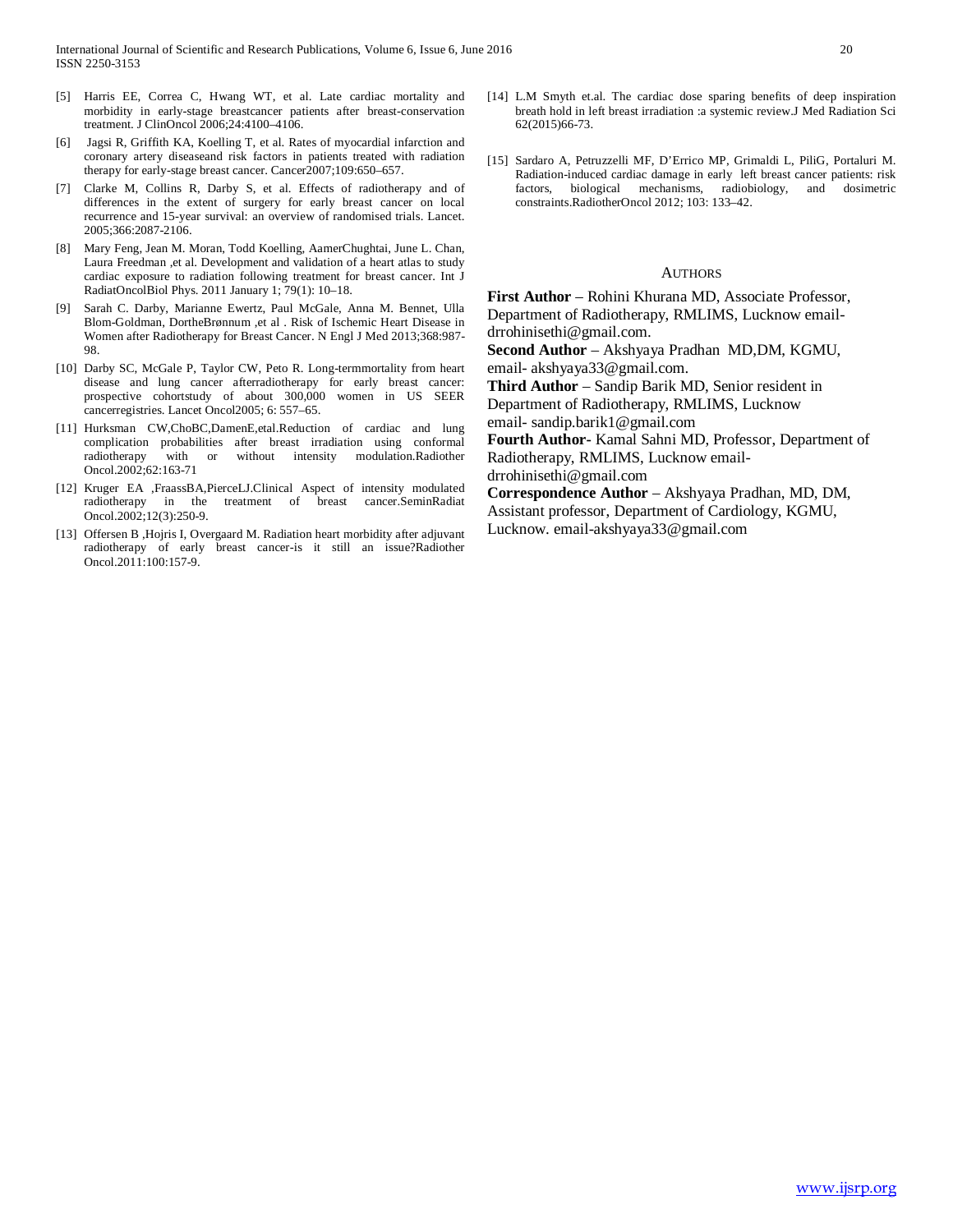International Journal of Scientific and Research Publications, Volume 6, Issue 6, June 2016 21 ISSN 2250-3153

Figure 1:Digitally Reconstructed Radiograph of a patient with left sided Breast Conservative Surgery in treatment position showing target volume and organs at risk in heart and lung.

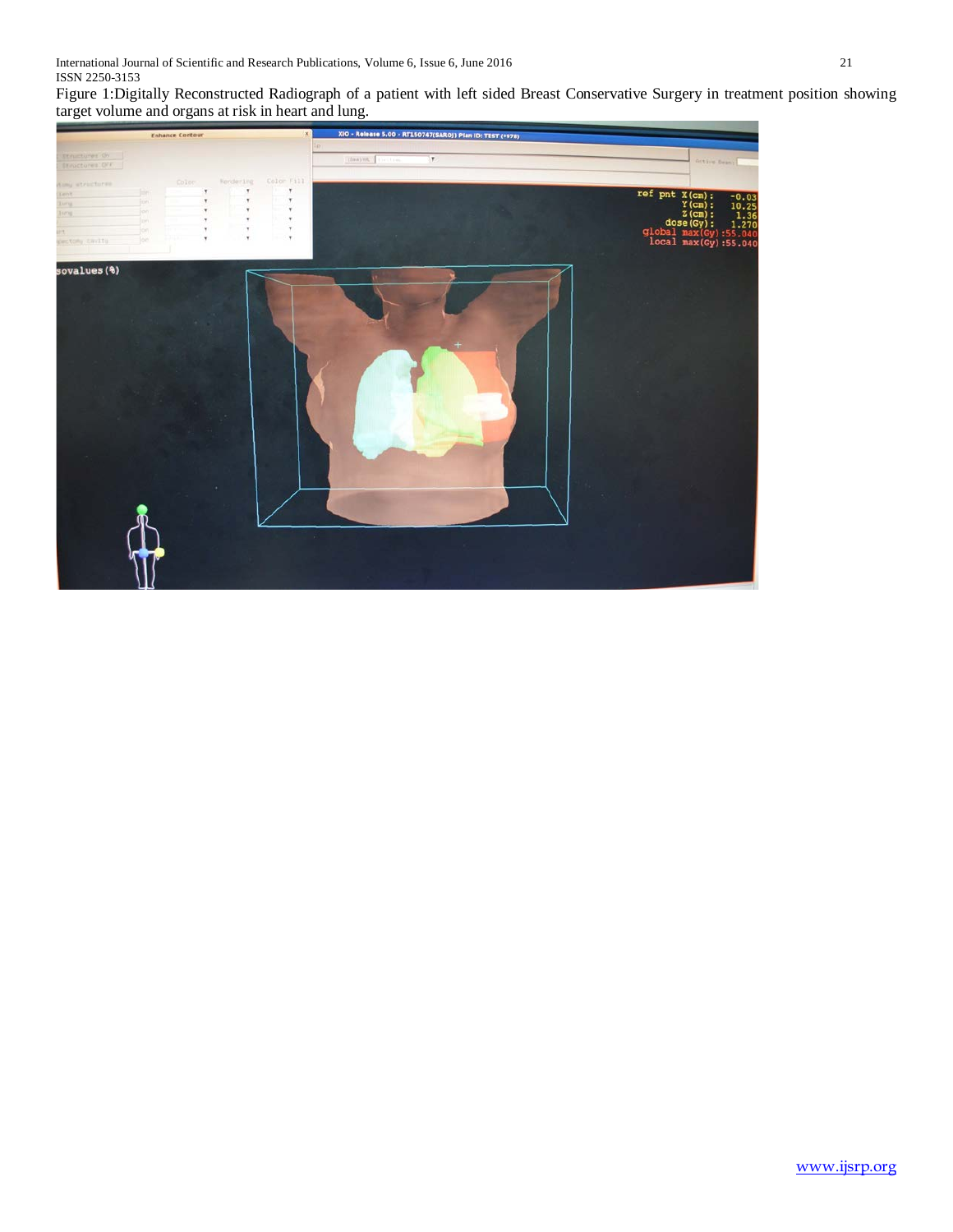# Figure 2: Wedged Tangential field RT plan optimized at various points P1,P2,P3,P3,P4.

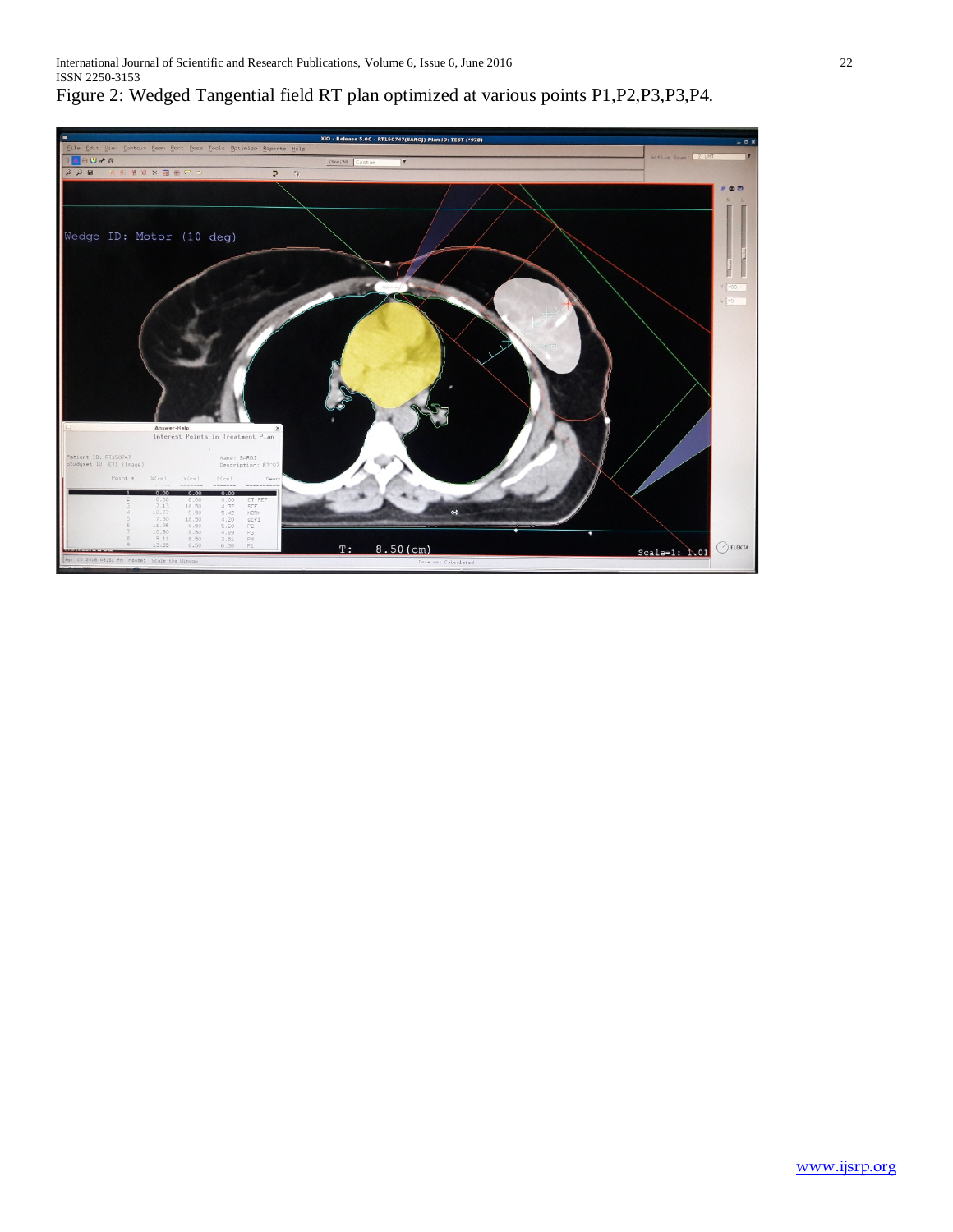Figure 3: Comparison of two plans in terms of dose to target and heart as depicted with solid and dotted line on DVH.

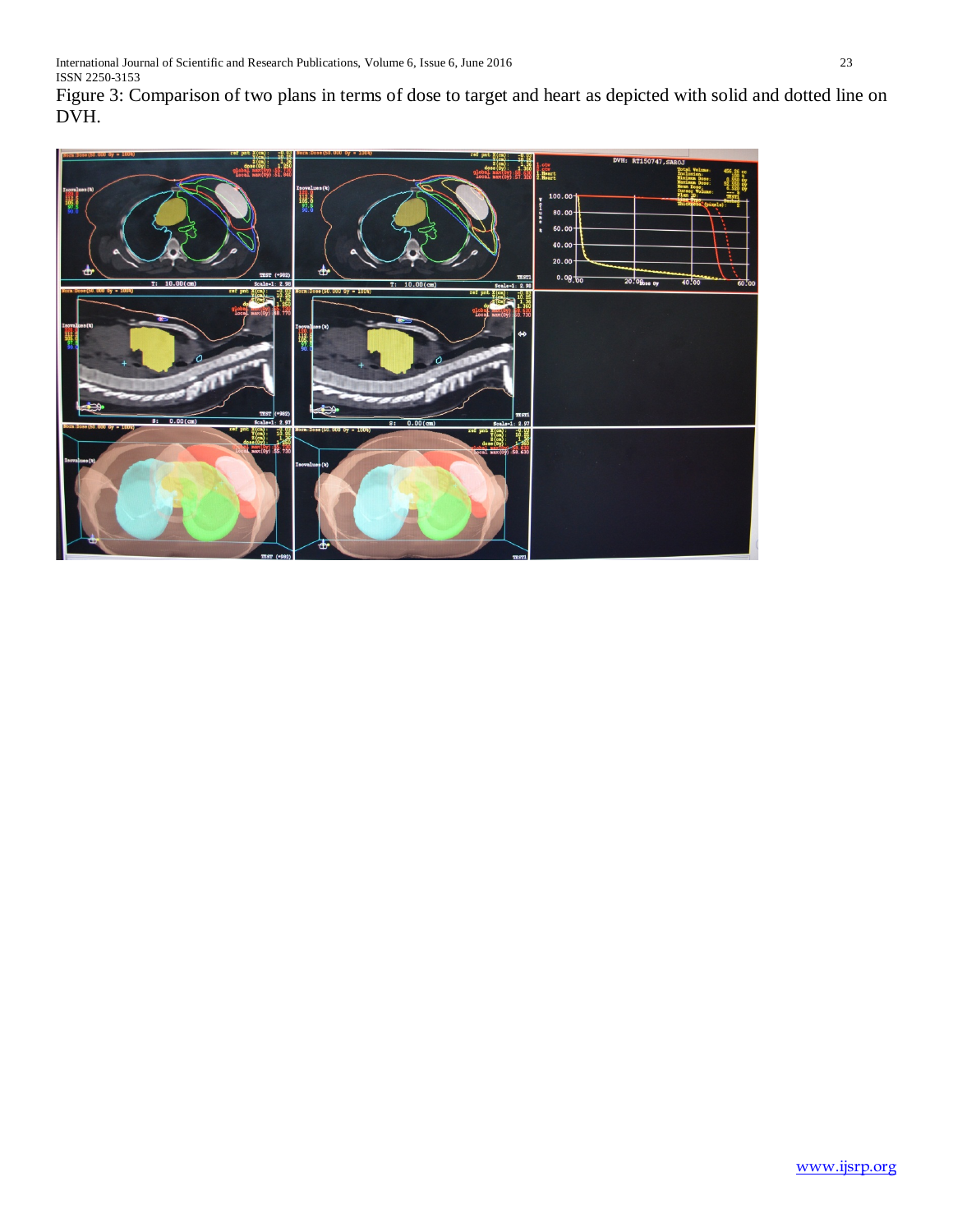Table 1: Showing Average of mean PTV dose received by 20 pts at various points of normalization

| <b>Optimization Point</b> | Mean Dose to PTV(Gy) |
|---------------------------|----------------------|
| P <sub>1</sub>            | 49.46                |
| P <sub>2</sub>            | 49.61                |
| P <sub>3</sub>            | 49.11                |
| <b>P4</b>                 | 52.01                |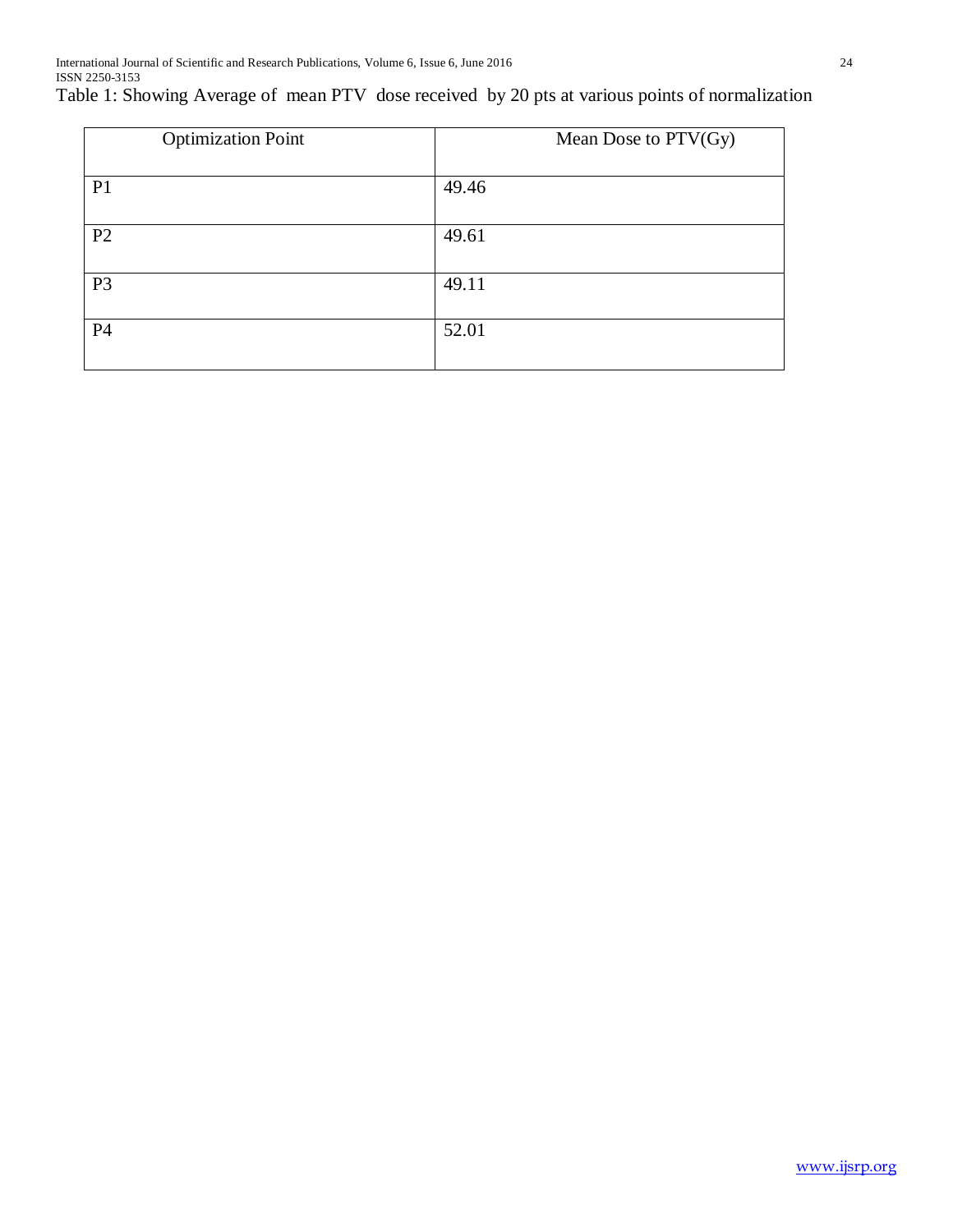# Table 2:Showing Average of mean heart dose received by 20 pts at various points of normalization.

| <b>Optimization Point</b> | Average Mean Dose to the Heart(Gy) |  |
|---------------------------|------------------------------------|--|
|                           |                                    |  |
| P <sub>1</sub>            | 5.07                               |  |
|                           |                                    |  |
| P2                        | 4.85                               |  |
|                           |                                    |  |
| P <sub>3</sub>            | 5.0                                |  |
|                           |                                    |  |
| P4                        | 5.86                               |  |
|                           |                                    |  |
|                           |                                    |  |